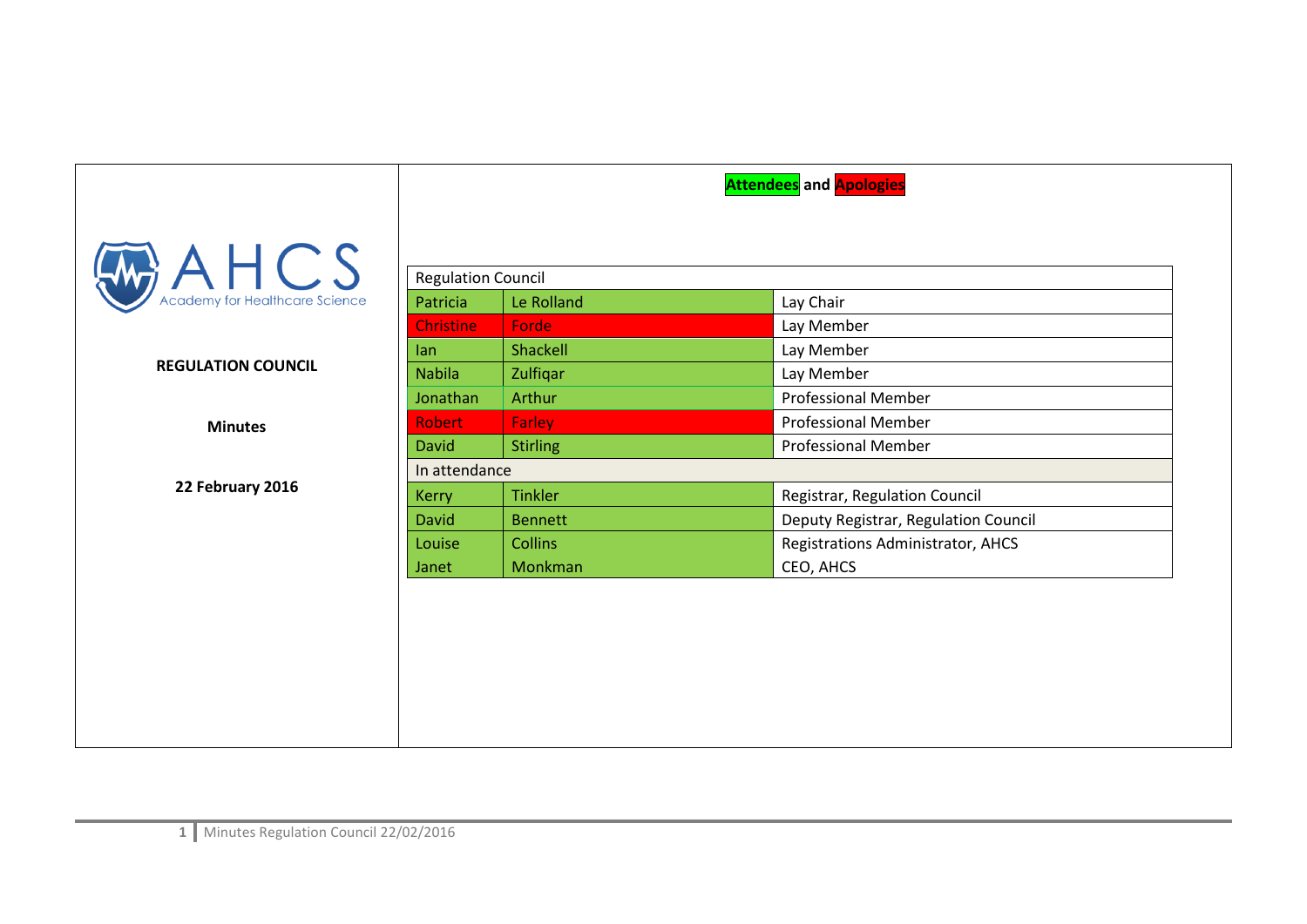## **Key Discussion Points and Actions**

| No. | <b>Subject</b>                                                                                                  | <b>Minutes/Action</b>                                                                                                                                                                                                                                                                                                                                                                                                                                                                                                                                                                                                                                                                                                             | <b>Owner</b>                                                     | Action /<br><b>Due</b> |
|-----|-----------------------------------------------------------------------------------------------------------------|-----------------------------------------------------------------------------------------------------------------------------------------------------------------------------------------------------------------------------------------------------------------------------------------------------------------------------------------------------------------------------------------------------------------------------------------------------------------------------------------------------------------------------------------------------------------------------------------------------------------------------------------------------------------------------------------------------------------------------------|------------------------------------------------------------------|------------------------|
| 1.  | <b>Welcome and Apologies</b>                                                                                    | The Chair welcomed members and the AHCS Chief Executive Officer.<br>Two apologies were received in advance of the meeting. The Council was declared quorate.<br>The Chair reminded the AHCS Regulation Council that the Public Meeting was a condensed meeting<br>due to the joint AHCS and ETPSC Workshop that was scheduled for the afternoon.<br>In addition to this there was no Regulation Council Private Meeting scheduled and there was no<br>private business to report.                                                                                                                                                                                                                                                 | Chair                                                            | None                   |
| 2.  | Declarations of Interest                                                                                        | One Professional Member declared that they were currently the Chair of the Association of Clinical<br>Scientists.<br>The Chair advised that this was not deemed a conflict of interest, but thanked him for making the<br>Regulation Council aware of this.                                                                                                                                                                                                                                                                                                                                                                                                                                                                       | Chair                                                            | None                   |
| 3.  | Minutes of the meeting<br>of the Regulation Council<br>on the 13 October 2015<br>Actions and matters<br>arising | The Chair asked whether the minutes were a true reflection of October's meeting. All agreed that<br>the minutes were a true reflection but a few minor amendments were noted.<br>The Chair asked whether members had received the presentation slides that had been delivered at<br>the last Regulation Council meeting. All confirmed that they had not been received; the Chair<br>advised that they would be circulated by the Registration Council Administrator shortly after the<br>meeting.<br>3.64 Investigations flow chart: the revised flow chart was circulated and approved by the AHCS<br>Regulation Council.<br>7.0 Northern Ireland Update: The Registrar gave a verbal update following a meeting with Professor | Registrations<br>Administrator<br>Registrations<br>Administrator |                        |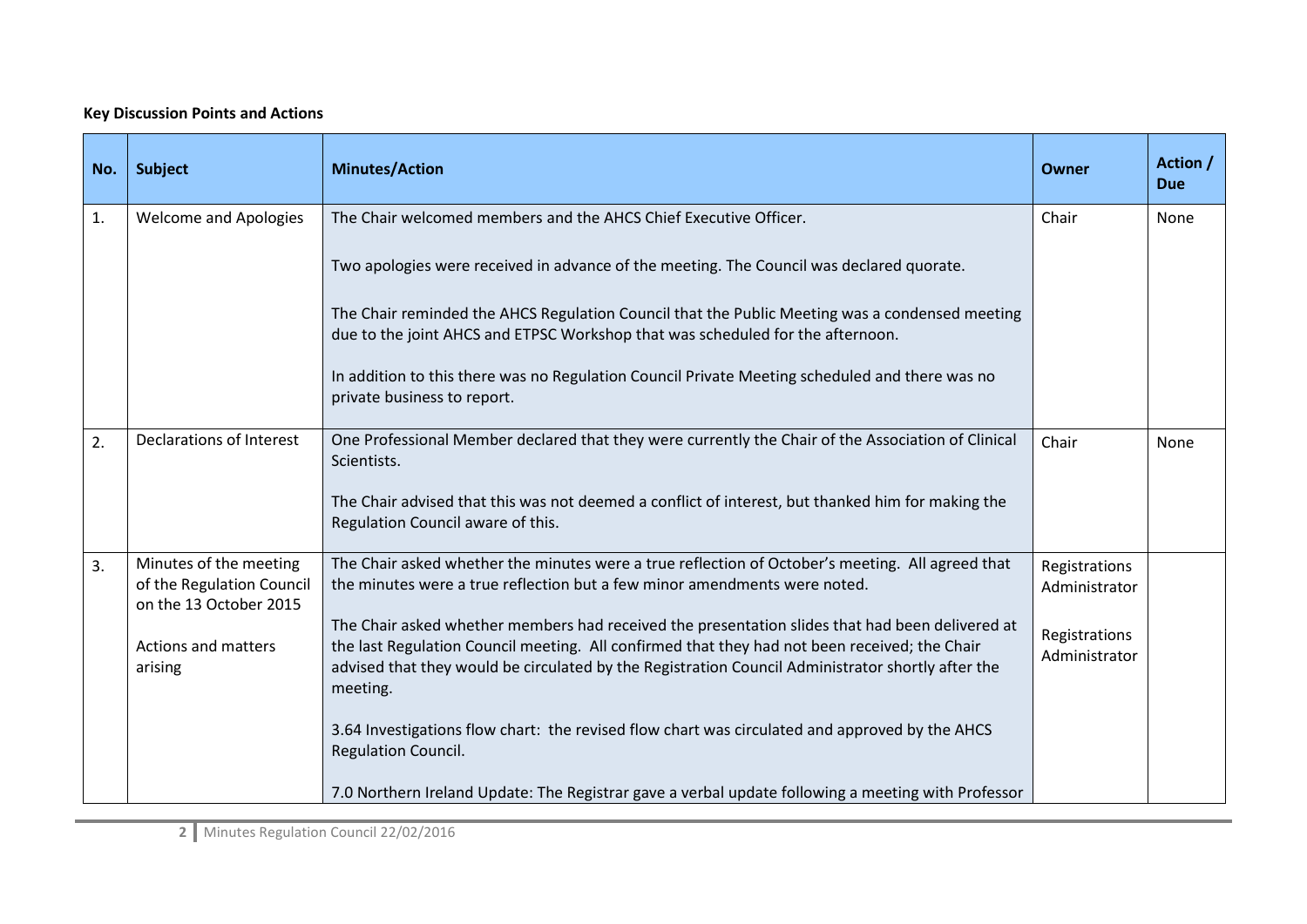|  | Ian Young - newly appointed Chief Scientific Advisor, Dr Paddy Woods - Deputy Chief Medical<br>Officer and Peter Barbour - deputy Director of workforce. The group were receptive to the<br>principle of registration but had some concerns regarding added value and cost to the system. The<br>Registrar will continue to try to engage with Northern Ireland and keep the Regulation council<br>updated of any further progress. |                        |
|--|-------------------------------------------------------------------------------------------------------------------------------------------------------------------------------------------------------------------------------------------------------------------------------------------------------------------------------------------------------------------------------------------------------------------------------------|------------------------|
|  | The Medical Director of Scotland had suggested meeting with the AHCS Regulation Council Chair. A<br>Professional Member confirmed that meetings were bi-monthly and that a meeting was scheduled<br>for 30th March and hoped to be invited in the near future. A Professional Member volunteered<br>that they would pursue this and would inform the Chair once potential dates became available.                                   | Professional<br>Member |
|  | 12.01 Marketing strategy: The Registrar explained that the marketing strategy that had been<br>circulated was a draft. Nil comments had been received from Council members.                                                                                                                                                                                                                                                         | Registrar              |
|  | The CEO updated the Regulation Council advising that the AHCS were working closely with a<br>marketing company called FatBuzz, who have been commissioned to work with the Academy to<br>help promote work including the Regulation Council work.                                                                                                                                                                                   |                        |
|  | The AHCS had changed its strategy by moving to a marketing company rather than a<br>communications company. The AHCS are working hard with FatBuzz so that they understand the<br>AHCS Annual Plan and how a strong marketing strategy can help deliver this.                                                                                                                                                                       |                        |
|  | The AHCS wish to focus on social media and branding of the organisation. This would involve<br>linking in with their network developers to make the website content more attractive.                                                                                                                                                                                                                                                |                        |
|  | The strategy will include some deliverables which will be reported to the AHCS Regulation Council.<br>Social Media is key, using Twitter and Facebook, and ensuring that there is consistent use of<br>language i.e. 'what we say, how we do it', promoting the AHCS Regulation Council as the AHCS<br>unique selling point.                                                                                                        |                        |
|  | The CEO advised that the Regulation Council will be consulted as their views were important.                                                                                                                                                                                                                                                                                                                                        |                        |
|  | It was noted that Harry Cayton, the CEO of the PSA (Professional Standards Authority), had<br>commented that marketing the Register would have the biggest impact in growing the register.                                                                                                                                                                                                                                          |                        |